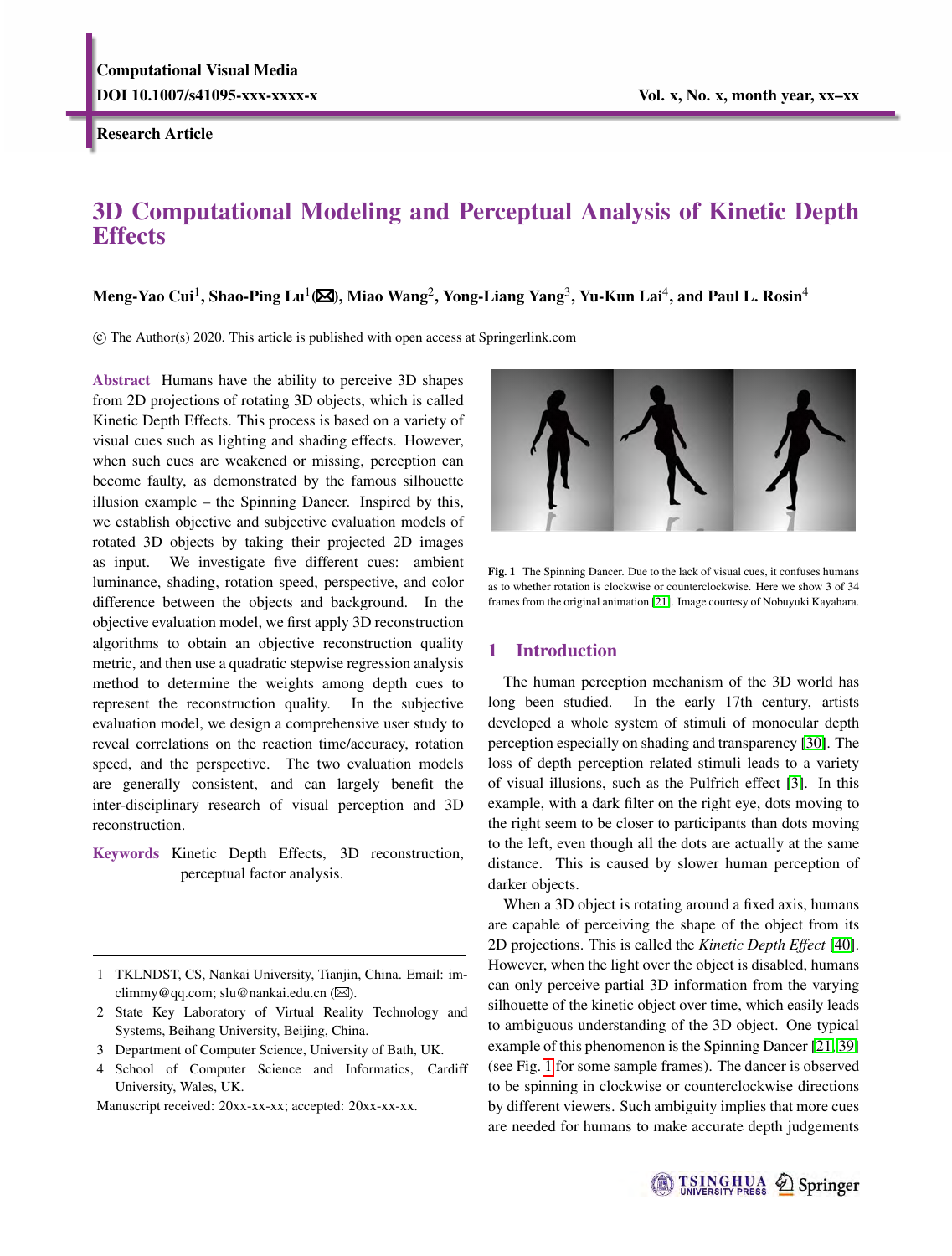for 3D objects. Visual cues such as occlusion [\[13\]](#page-10-3), frame timing [\[19\]](#page-10-4), speed and axis of rotation [\[15\]](#page-10-5) are widely studied by researchers. In addition, the perspective effects also affect the accuracy of direction judgements [\[5\]](#page-10-6).

In this paper, we make in-depth investigations on how visual cues influence the perception of Kinetic Depth Effects from two aspects, including objective computational modeling, and subjective perceptual analysis. We formulate and quantify visual cues from both 3D objects and their surrounding environment. On the one hand, we make a comprehensive subjective evaluation to correlate the subjective depth judgement of a 3D object and its visual conditions. On the other hand, as depth perception largely depends on the quality of shape reconstruction in mind, we also propose an objective evaluation method based on 3D computational modeling [\[31\]](#page-10-7). This allows us to quantify the impacts of the involved visual cues. The impact factors are achieved by solving a multivariate quadratic regression problem. Finally, we analyze the interrelations between the proposed subjective and objective evaluation models, and reveal the consistent impacts of visual cues on such models.

In summary, our work makes the following major contributions:

- A novel objective evaluation of Kinetic Depth Effects based on multi-view stereo reconstruction.
- A novel subjective evaluation of Kinetic Depth Effects from a carefully designed user study.
- A detailed analysis of how visual cues affect depth perception based on our subjective and objective evaluations.

#### 2 Related work

Our work focuses on objective computational modeling and subjective analysis of 3D perception of Kinetic Depth Effects under different visual conditions. We first discuss related work on visual perception through psychological and computational approaches, and then briefly describe the relevant reconstruction techniques employed in this work.

Psychology research on shape perception. For monocular vision, shading effect contains rich information [\[30\]](#page-10-1). Compared with diffuse shading, specular shading helps to reduce underestimate of cylinder depth by subjects [\[36\]](#page-10-8). However, the shading effect can be ambiguous in some cases. For example, when the illumination direction is unknown, it is hard to judge shape convexities and concavities, and humans tend to assume that illumination comes from above [\[17\]](#page-10-9). Besides, when the level of overall illumination is low, the effect of the shadows is tended to be assumed coming from overall illumination [\[41\]](#page-11-2).

Motion information also benefits shape perception. The inherent ambiguity of depth order in the projected images

of 3D objects can be resolved by dynamic occlusion [\[26\]](#page-10-10). Perspective also gives rich information of 3D objects during this process [\[14\]](#page-10-11). The human visual system can induce 3D shapes from 2D projections of rotated objects [\[40\]](#page-11-0), interpolating the intervening smooth motion from two images of rotated objects [\[44\]](#page-11-3).

The color information is very important not only in immersive scene representation [\[6,](#page-10-12) [7,](#page-10-13) [24,](#page-10-14) [25\]](#page-10-15) but also in depth perception of psychology. Isono and Yasuda [\[18\]](#page-10-16) find that chromatic channels can contribute to depth perception using a prototype flickerless fieldsequential stereoscopic television system. Guibal and Dresp [\[16\]](#page-10-17) realize that the color effect is largely influenced by luminance contrast and stimulus geometry. When shape stimuli are not strong, color could make an illusion of closeness [\[32\]](#page-10-18).

Computational visual perception. This research area has been extensively studied in the computer graphics community. Here we briefly describe the most relevant works on perception-based 2D image processing and 3D modeling.

In terms of 2D images, Chu *et al.* [\[10\]](#page-10-19) present a computational framework to synthesize camouflage images that can hide one or more temporally unnoticed figures in the primary image. Tong *et al.* [\[38\]](#page-10-20) propose a hidden image framework that can embed secondary objects within a primary image as a form of artistic expression. The edges of the object to be hidden are firstly detected, and then an image blending based optimization is applied to perform image transform as well as object embedding. The study of Kinetic Depth Effects often uses subjective response [\[11\]](#page-10-21), and some researchers also use the judgement of the rotation direction as the response [\[5\]](#page-10-6).

Similar to image-based content embedding and hiding, 3D objects can be embedded into 2D images [\[28\]](#page-10-22), where the objects can be easily detected by humans, but not by an automatic method. Researchers also generate various mosaic effects on both images [\[43\]](#page-11-4) and 3D surfaces [\[23\]](#page-10-23). A computational model for the psychological phenomenon of change blindness is investigated in [\[27\]](#page-10-24). As change blindness is caused by failing to store visual information in short-term memory, the authors model the influence of long-range context complexity, and synthesize images with a given degree of blindness. Illusory motion is also studied as self-animating images in [\[9\]](#page-10-25). In order to computationally model the human motion perception of a static image, repeated asymmetric patterns are optimally generated on streamlines of a specified vector field. Tong *et al.* [\[37\]](#page-10-26) create self-moving 3D objects using the hollow-face illusion from input character animation, where the surface's gradient is manipulated to fit the motion illusion. There are also some research works on rendering, designing and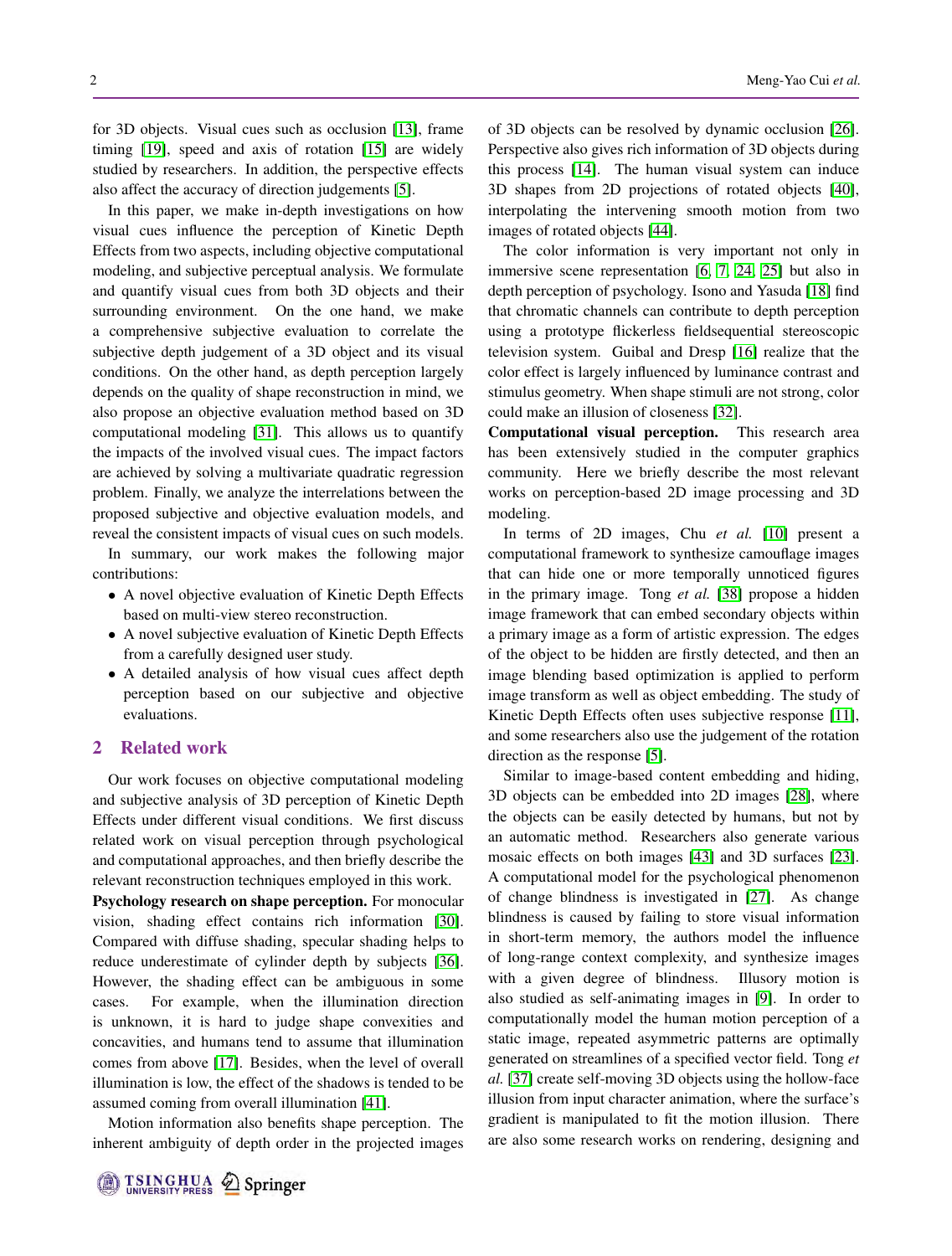<span id="page-2-0"></span>

# Quadratic stepwise regression analysis

Fig. 2 Overview of our work. We project the input 3D objects onto 2D image planes with some specified conditions (*e.g.,* lighting, projection mode, rotation speed, etc.), based on which we construct objective and subjective evaluation models, respectively. Finally we reveal some interesting correlations between the depth perception of rotated 3D objects and the visual conditions.

**Normal & Extreme situations** 

navigating impossible 3D models [\[12,](#page-10-27) [22,](#page-10-28) [42\]](#page-11-5). In contrast to investigating those seemingly impossible models, our work focuses on evaluating the 3D perception of rotated objects. Multi-view stereo reconstruction. Multi-view 3D reconstruction and 3D point cloud registration are fundamental in computer graphics and computer vision. Comprehensive surveys on these topics can be found in [\[8,](#page-10-29) [34\]](#page-10-30). Among different techniques, the well-known structure-from-motion [\[31\]](#page-10-7) can effectively recover the camera poses and further generate a sparse 3D point cloud by making use of multiple images of the scene or objects. Moreover, multi-view stereo algorithms [\[1\]](#page-10-31) can reconstruct the fully textured surface of the scene. We employ such computational techniques to evaluate the 3D reconstruction quality under various environmental conditions.

# 3 Overview

Our goal is to evaluate the influence of various visual conditions on Kinetic Depth Effects, including the ambient luminance, shading, perspective, rotation speed, and the color difference between the object and background.

For both the human visual system and image-based 3D reconstruction techniques, the input visual information is usually in the form of projected 2D images. Therefore,

by using a set of projected 2D images of the 3D objects under the aforementioned conditions, we investigate the perceived shape from human participants and the multiview stereo reconstruction of 3D objects. Besides measuring the perception of Kinetic Depth Effects using our objective and subjective evaluation models, we further investigate the co-relations between these two different methods. The overview of our work is shown in Fig. [2.](#page-2-0)

Dataset. For each 3D object, when it rotates around a fixed vertical axis passing through the geometric center of the object, we sample the projected 2D images with an interval of rotation angle  $\theta$ . As the frame rate when displaying projected images is fixed, changing the sampling angle interval also means changing the rotation speed of the object. Also, we can obtain the dataset of projected 2D images in different visual conditions as the images are explicitly rendered. Specifically, we manipulate the ambient luminance by adjusting ambient lights, and control shading by changing diffuse lights. We control perspective by selecting either orthogonal or perspective projection mode, which affects the perception of perspective. We also control the color difference between the object and the background. In order to define expected color difference, predefined color pairs are used to generate the colors of the background

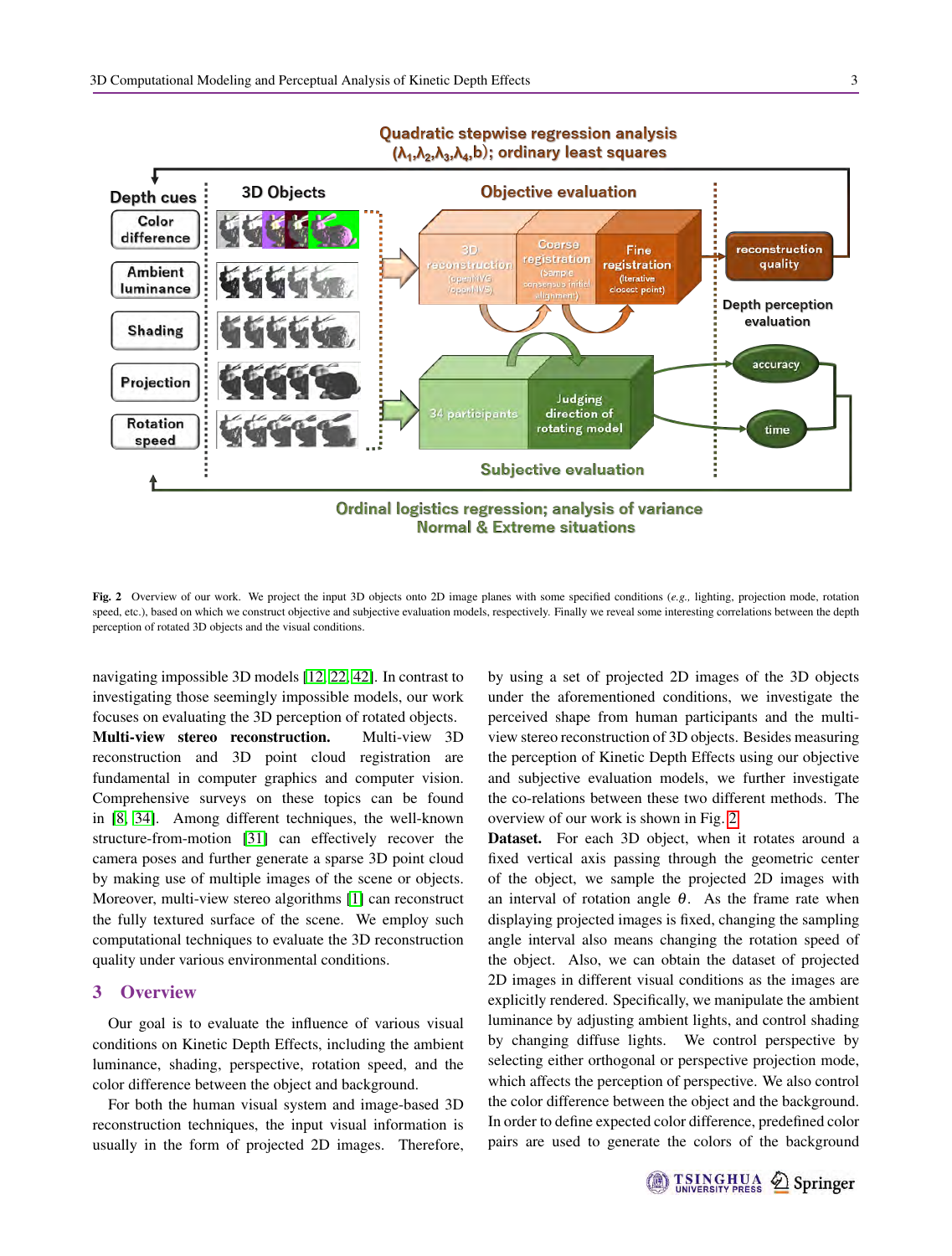<span id="page-3-1"></span>

| н        | Angular interval of 2D projection                          |  |
|----------|------------------------------------------------------------|--|
| $\alpha$ | Lightness in HSL color space $(0, 0, \alpha)$              |  |
|          | which is used as the intensity of the diffuse light        |  |
|          | Lightness in HSL color space $(0, 0, \beta)$               |  |
|          | which is used as the intensity of the global ambient light |  |
|          | Color difference between objects and background            |  |

Tab. 1 Definition of parameters in the controlled generation of 2D projected images.

and the 3D object (Sec. [4.1\)](#page-3-0). A summary of parameters is presented in Tab. [1.](#page-3-1) Based on the generated dataset under the controlled conditions, we can then measure the 3D perception of rotated objects using the following two evaluation models.

Objective evaluation model. This model utilizes the reconstruction quality of the input 3D objects as the basis for evaluation. First, according to the projected 2D images of the 3D object under specified visual conditions, we reconstruct the point cloud using multi-view stereo reconstruction algorithms. Then, we develop a method to measure the reconstruction quality between the point cloud and the original 3D object (Sec. [4.2\)](#page-4-0). Finally, we analyze the effects of different visual conditions in detail (Sec. [4.3\)](#page-4-1). Subjective evaluation model. Directly measuring 3D reconstruction in the brain of human subjects is difficult. Based on the observation that if humans successfully reconstruct a rotated object in their mind, it is easy for them to tell the direction of rotation, the time and the accuracy of direction judgments can be used as proxies to measure the quality of depth perception, as done in our study. We first display rotating objects with the same set of projected images as used for 3D reconstruction in the objective evaluation, and ask participants to judge the rotation direction of the object. Then we consider extreme situations in which image sequences could not be reconstructed well, including overexposure, low lighting levels, and overly fast rotation. We analyze the results with the accuracy and the reaction time of direction judgements (Sec. [5.3\)](#page-6-0).

# 4 Objective Evaluation

Our objective evaluation includes four steps: generating 2D images of 3D objects under various conditions; reconstructing 3D shapes of objects based on the generated images; quantifying the reconstruction quality of the 3D objects; obtaining the fitted weighting factors of depth cues by solving a multivariate quadratic regression optimization.

| $\alpha$   0.5, 0.8, 1.1, 1.4, 1.7, 2.0, 2.3 |
|----------------------------------------------|
| $\beta$   0.0, 0.5, 1.0, 1.5, 2.0, 2.5       |

<span id="page-3-2"></span>Tab. 2 Values of  $\alpha$  and  $\beta$  that control diffuse and ambient lighting used to generate image sets.

<span id="page-3-3"></span>

| object color    | background color | color difference |
|-----------------|------------------|------------------|
| (0.8, 0.8, 0.8) | (0.8, 0.8, 0.8)  | 0.000            |
| (0.8, 0.8, 0.8) | (1.0, 1.0, 1.0)  | 0.600            |
| (1.0, 0.9, 0.5) | (0.7, 0.4, 1.0)  | 1.200            |
| (0.8, 1.0, 0.6) | (0.3, 0.0, 0.1)  | 2.291            |
| (1.0, 0.4, 1.0) | (0.0, 1.0, 0.0)  | 2.538            |

Tab. 3 Object and background color and corresponding color difference used to generate image sets.

#### <span id="page-3-0"></span>4.1 Parameter selection and image set generation

In order to generate images of the 3D objects with various expected conditions, we need to select some parameter options for the depth-aware cues. Firstly, we normalize the size of all 3D objects with a unit bounding box centered at the origin. Then, we import objects in a virtual scene, display them under orthogonal projection, and set the fixedpoint light. The line between the light and the geometric center of the object is perpendicular to the rotation axis, and the distance between the light and the geometric center of the object is ten times of the bounding box. Since in openMVG the focal length is one given parameter, considering perspective projection mode in our objective evaluation is not that meaningful. So we turn to displaying 3D objects under orthogonal projection.

We control the brightness of diffuse and ambient lights. We set the HSL value of the diffuse light as  $(0, 0, \alpha)$ , and choose seven options for  $\alpha$ , corresponding to different luminance levels. We set the HSL value of ambient light as  $(0, 0, \beta)$  with six options for  $\beta$  (see Tab. [2\)](#page-3-2).

As mentioned before, we sample the projected 2D images when rotating the 3D objects. Here we set the four possible sampling intervals  $\theta$  as 0.209, 0.157, 0.126, and 0.105. To simplify the test, we also choose five optional pairs of RGB values for the 3D object and the background (see Tab. [3\)](#page-3-3).

We calculate the difference of the chosen color pairs using the following equation:

$$
D(C_B, C_O) = \sqrt{w_r (r_B - r_O)^2 + w_g (g_B - g_O)^2 + w_b (b_B - b_O)^2}.
$$
 (1)

In this equation,  $C_Q$  is the color of the object, with RGB values of  $(r_0, g_0, b_0)$ ,  $C_B$  is the color of the background, with RGB values of  $(r_B, g_B, b_B)$ ,  $w_r, w_g, w_b$  are weighting factors, which are empirically set as  $(3,4,2)$ . In order to choose 3D objects, we generate image sets for 15 objects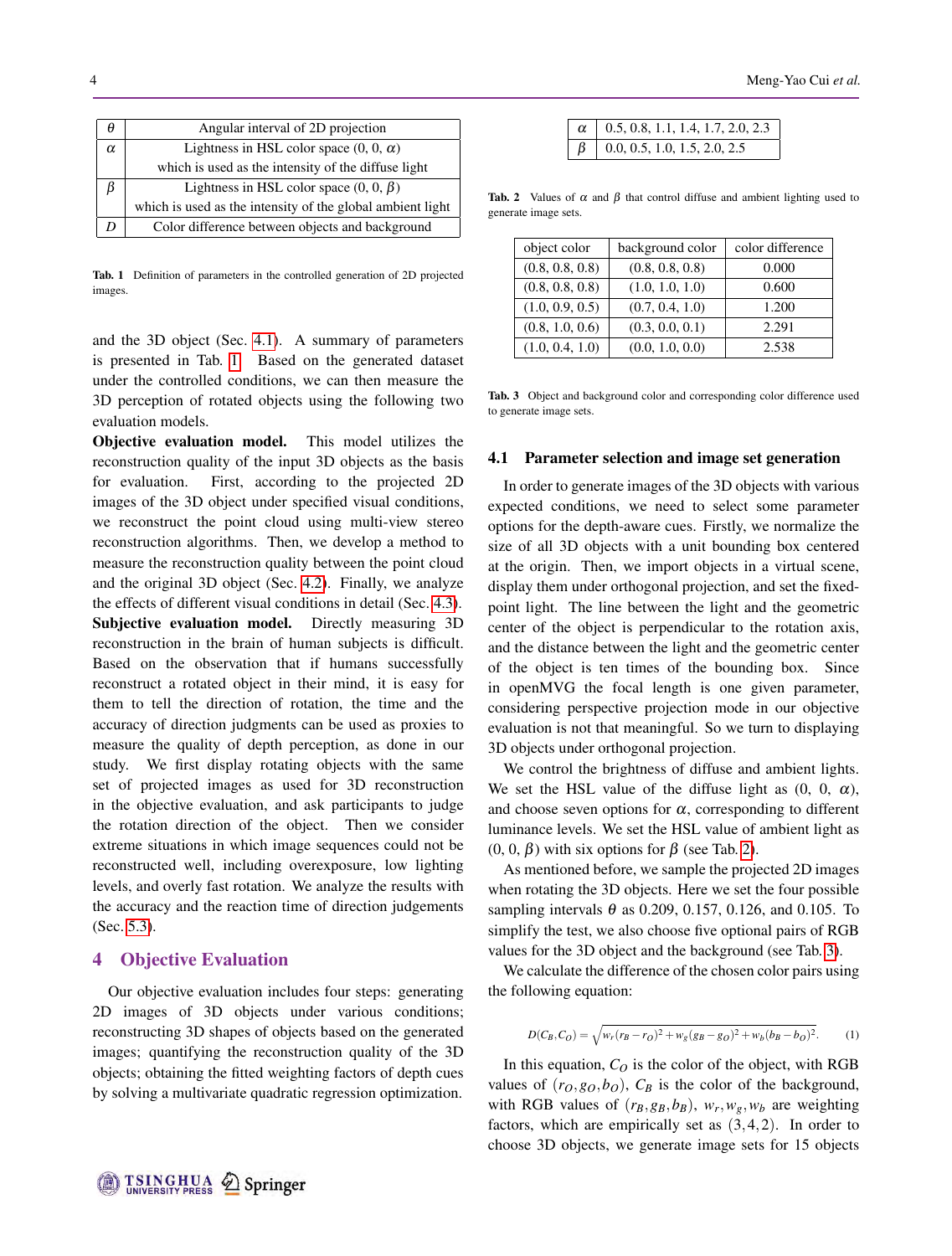<span id="page-4-2"></span>

Fig. 3 Some examples of projected 2D images. The first row shows the changing of diffuse light. The second row shows the changing of ambient light. The third row shows five continuous images taken at the angular interval of  $\theta = \pi/3$ , where  $\gamma$  shows the angle between the initial orientation and current orientation. The last row shows the changing of color difference.

with different conditions. Then we choose three of them which have high reconstruction success rate (30%). Finally, for each object to be tested, we generate image sets for 7 (Shading)  $\times$  6 (Ambient Luminance)  $\times$  4 (Rotation Speed)  $\times$  5 (Color Difference) conditions, each of which has a separate image set. The size of every image is set to  $800 \times 600$  pixels. Some examples are shown in Fig. [3.](#page-4-2)

#### <span id="page-4-0"></span>4.2 3D reconstruction and quality assessment

We employ openMVG [\[29\]](#page-10-32) and openMVS [\[1\]](#page-10-31) to process image sequences, and take the reconstructed point clouds as input. We normalize the size of all point clouds with the same bounding box as used in normalizing 3D objects. Then we match the reconstructed point clouds and the original objects. More specifically, we use the Sample Consensus Initial Alignment (SAC-IA) method [\[33\]](#page-10-33) for initial alignment, and Iterative Closest Point (ICP) for refined alignment [\[4\]](#page-10-34). Finally, we compute the Euclidean fitness score  $\mu$  between the reconstructed point cloud and the original object.

#### <span id="page-4-1"></span>4.3 Objective evaluation results

We perform 2520 3D reconstruction cases using different image sets, and 929 of them generate 929 point clouds,

while 1591 of them fail. We use the following equation to measure the reconstruction quality *s* between a pair of reconstructed point cloud and original point cloud, based on the point cloud distance  $\mu$ :

$$
s = -\lg(\mu). \tag{2}
$$

We use the logarithmic processing to make the residuals of our model normally distributed. The reconstruction quality values are linearly normalized to range  $[0,1]$ . Given a set of reconstruction quality samples  $S = \{s_1, s_2, \ldots, s_n\},\$ we formulate the factor analysis model with the following quadratic stepwise regression:

$$
\lambda^* = \underset{\lambda}{\text{argmin}} (S - (\lambda_1 \alpha + \lambda_2 \theta + \lambda_3 \alpha^2 + \lambda_4 \alpha \beta + b)), \quad (3)
$$

where  $\lambda = {\lambda_1, \lambda_2, \lambda_3, \lambda_4}$  are weighting coefficients to balance the corresponding impacts, and *b* is a constant value. We fit the coefficients in the model using the standard least squares method. Results are shown in Tab. [4.](#page-5-0)

It can be seen that the model accounts for 10.3% of the variation in reconstruction quality. Since the reconstruction algorithm used here is not always stable, the explanatory power of the model is limited. The impact of individual visual cues is analyzed as follows:

Shading. Shading and reconstruction quality follow the

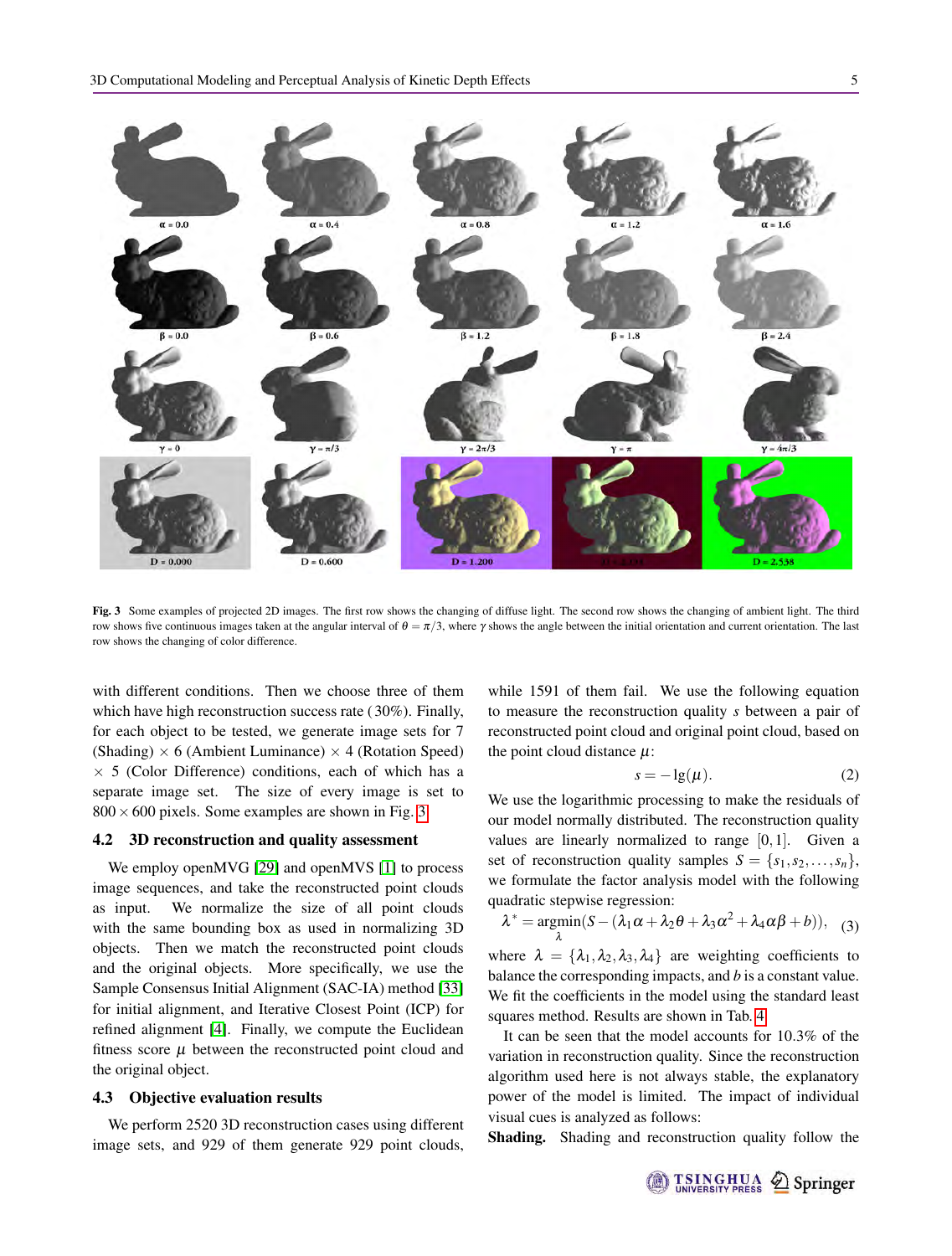

Fig. 4 Given a 3D object (top-left) and specified visual conditions, we generate the corresponding projected 2D images, and reconstruct the 3D shapes (others) using existing multi-view stereo algorithms. With the reconstructed and original objects, we then quantitatively measure the reconstruction quality for shape perception analysis. For each reconstruction, we report the reconstruction quality measure and the corresponding rendering setting.

<span id="page-5-0"></span>

| Coefficients | Values     | Std. Err |
|--------------|------------|----------|
| h            | 0.3678*    | 0.041    |
| λ1           | $0.3593*$  | 0.056    |
| $\lambda_2$  | $-0.6361*$ | 0.147    |
| $\lambda_3$  | $-0.1234*$ | 0.019    |
| $\lambda_4$  | $-0.0278*$ | 0.004    |
| Observations | 929        |          |
| R-squared    | 0.103      |          |

\* *p*<0.01

.

Tab. 4 Objective evaluating model results. *p* represents the confidence probability of the parameter based on the standard student's t-test

<span id="page-5-1"></span>

Fig. 5 Correlation between the 3D reconstruction quality and the shading.

quadratic function relationship (Fig. [5\)](#page-5-1), with  $\lambda_1 = 0.3593$  $(p<0.01)$ ,  $\lambda_3 = -0.1234$  ( $p<0.01$ ).

Ambient luminance. The *Ambient Luminance* × *Shading* interaction is significant with  $\lambda_4 = -0.0278$  ( $p < 0.01$ ). High *Ambient Luminance* × *Shading* levels contribute to low reconstruction qualities. As shown in Fig. [6,](#page-6-1) the fitted lines in different ambient light levels are not parallel.

Rotation speed. High rotation speeds significantly contribute to low reconstruction qualities ( $\lambda_2 = -0.6361$ ,  $p<0.01$ ). When  $\theta = 0.105$ , the mean value of *S* is 0.489; when  $\theta = 0.209$ , the mean value of *S* is 0.400.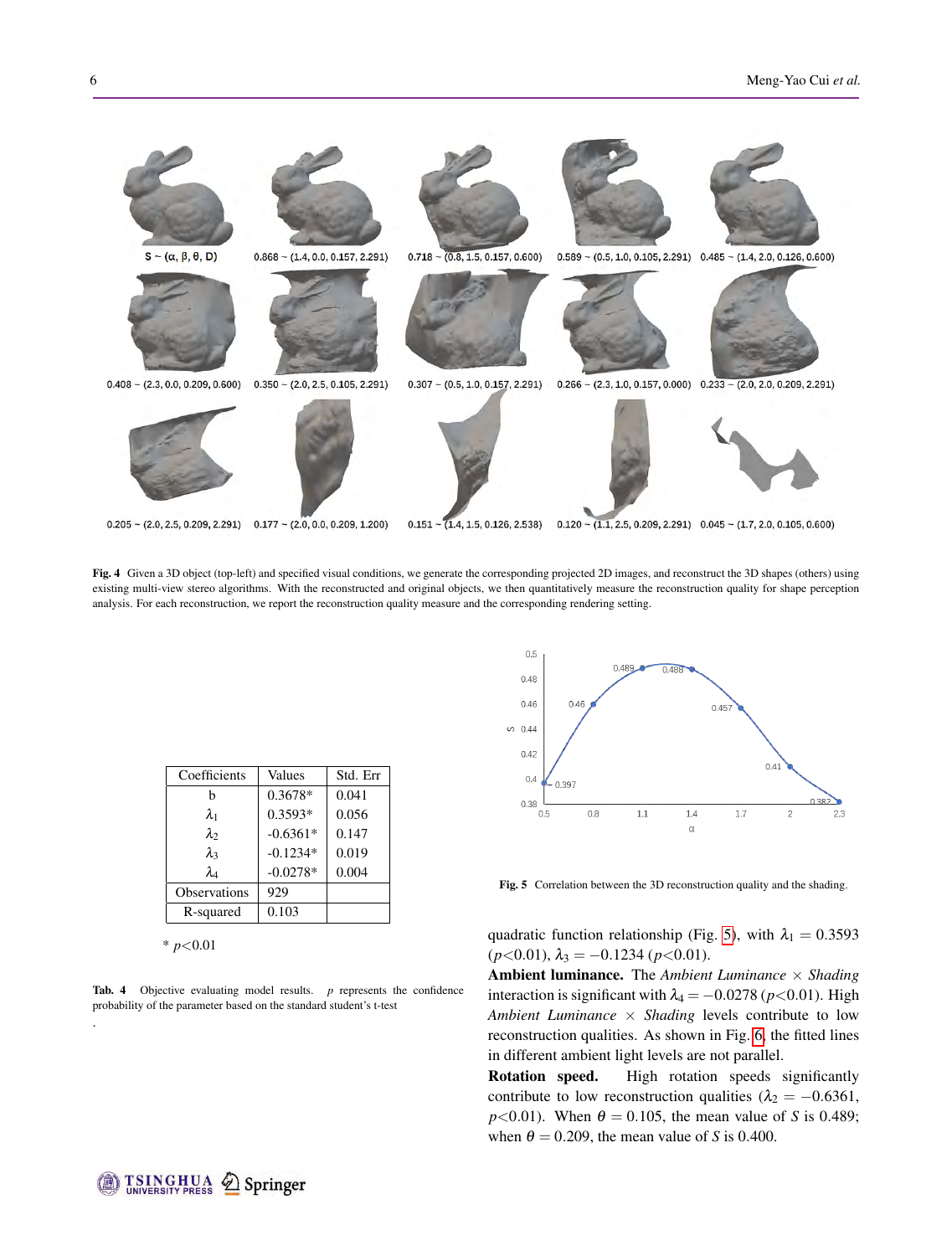<span id="page-6-1"></span>

Fig. 6 Significant interaction of *Ambient Luminance* × *Shading*.

Color difference. The color difference does not significantly affect the reconstruction quality.

# 5 Subjective Evaluation

As mentioned before, humans can recover 3D rotated objects from their 2D projections. The rotation direction of 3D objects can be an important clue to judge the quality of the shape reconstruction in their mind. Based on this, the following multi-factor experiment is designed.

#### 5.1 Participants

We recruited 35 participants and achieved results from 34 participants (19 males and 15 females) who successfully finished the test.

#### 5.2 Procedure and materials

In the experiment, a set of images were continuously displayed in full screen mode. The experiment was conducted on a laptop with an Intel i5 8250U CPU and 8GB memory. We design two types of study as follows.

Study A. Here we explore the depth cue effect in general situations. The range of cues are the same as the objective evaluation model, but we choose fewer values for each cue (see Tab. [5\)](#page-6-2) to ensure participants can concentrate during the study. The projection can either be orthogonal or perspective. Overall we considered 144 conditions consisting of 3 (*Shading*)  $\times$  3 (*Ambient Luminance*)  $\times$  2 (*Rotation speed*) × 4 (*Color Difference*) × 2 (*Projection Mode*). For each condition, we display three different objects.

Study B. Here we consider more extreme situations, including low lighting levels, overexposure and high speed rotation, where we vary each condition while keeping other cues fixed (see Tab. [6\)](#page-6-3). The variables used to represent each situation are shown in Tab. [7.](#page-6-4) After that we generate new test

<span id="page-6-2"></span>

| $\alpha$ | 0.5, 1.4, 2.3              |
|----------|----------------------------|
| ß        | 0.0, 1.0, 2.0              |
| θ        | 0.105, 0.209               |
| D        | 0.000, 0.600, 1.200, 2.291 |

<span id="page-6-3"></span>Tab. 5 Values of each cue used in Study A of the subjective evaluation model.

| α       |         | θ       | colors for          |
|---------|---------|---------|---------------------|
|         |         |         | object & background |
| varying | 0.0     | 0.157   | $(0.8, 0.8, 0.8)$ , |
|         |         |         | (1.0, 1.0, 1.0)     |
| 2.3     | varying | 0.157   | $(0.8, 0.8, 0.8)$ , |
|         |         |         | (1.0, 1.0, 1.0)     |
| 1.7     | 1.5     | varying | $(0.8, 0.8, 0.8)$ , |
|         |         |         | (1.0, 1.0, 1.0)     |

Tab. 6 Values of each cue used in Study B of the subjective evaluation model for extreme situations. From top to bottom: conditions of low lighting levels (with minimum value of  $\beta$ ); overexposure conditions (with a relatively high value of α); high speed rotation conditions (with normal values for  $\alpha$  and  $\beta$ ).

image sets (see Fig. [7](#page-8-0) and Fig. [8\)](#page-8-1). To simplify the problem, we only consider the orthogonal projection situations.

Every participant was asked to judge rotation direction of all image sets generated in Studies A and B, and each image set was judged only once. The display order of each image set was random, so was the rotation direction of 3D objects. To exclude viewing-from-above bias [\[30\]](#page-10-1), we define rotation direction as *Left* and *Right*. From the perspective of the participants, the rotation direction is right if the close part of 3D objects is moving to the right, otherwise the direction is left. The images were displayed at 24 FPS. The maximum display time for one image set did not exceed 5 seconds. Participants were required to judge whether it is rotating on the left or right direction. The participants were given time to practise before the formal experiment. The entire experiment took about 15−20 minutes.

#### <span id="page-6-0"></span>5.3 Subjective evaluation results

We record the judgments and reaction time of all participants. We rank all cases of the reaction time in ascending order and calculate the standard scores (here we use  $\tau$  to denote it), which correspond to the estimated

<span id="page-6-4"></span>

| $0.00, 0.05, 0.10, 0.15, 0.20, 0.30, 0.35, 0.40, 0.45$               |
|----------------------------------------------------------------------|
| $\vert$ 2.7, 2.9, 3.1, 3.3, 3.5, 3.7, 3.9, 4.1, 4.3, 4.5             |
| 1.047, 0.785, 0.628, 0.524, 0.449, 0.393, 0.349, 0.314, 0.286, 0.262 |

Tab. 7 Values of varying cues used in Study B of the subjective evaluation model for extreme situations. From top to bottom: conditions of low lighting levels, overexposure, and high speed rotation.

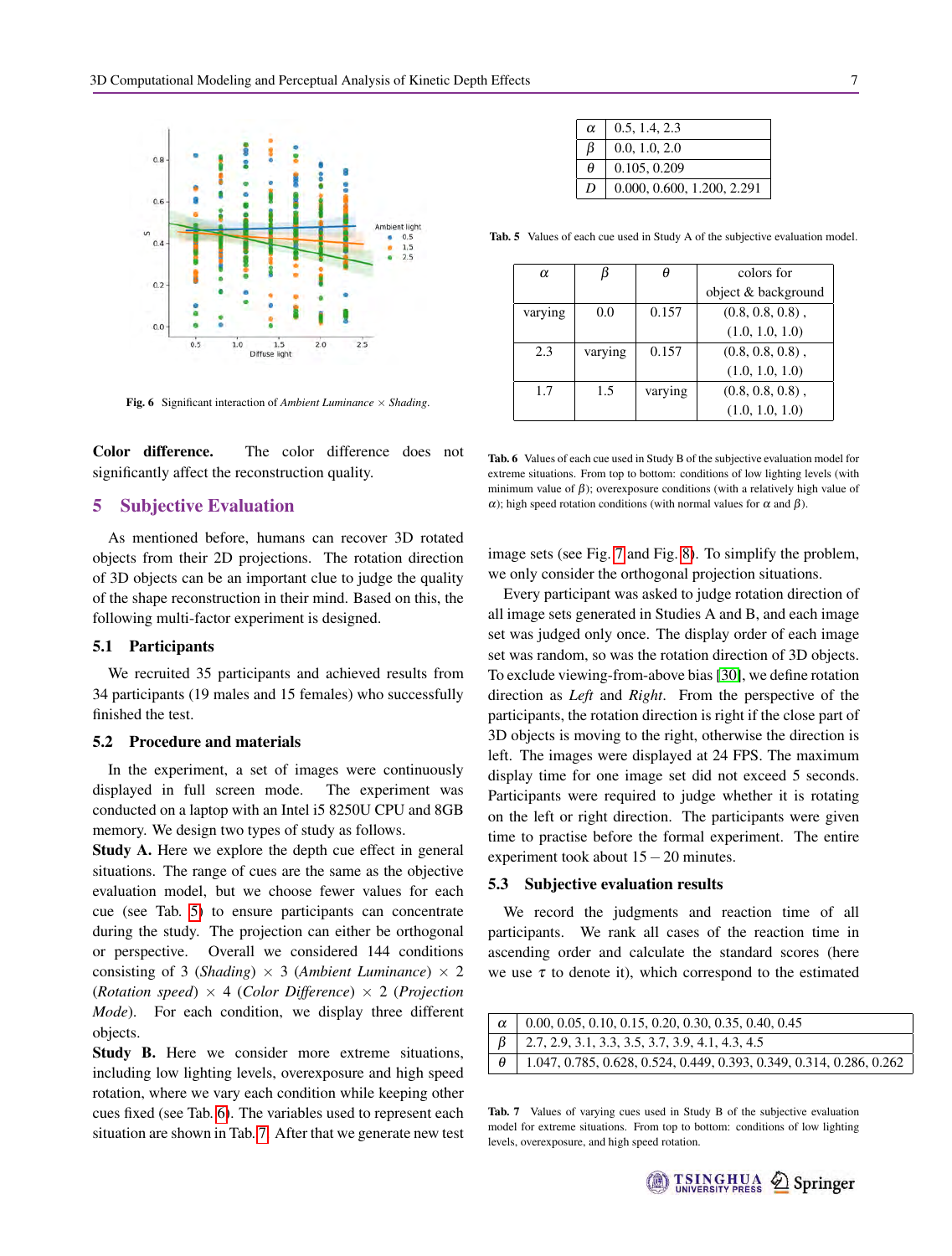cumulative proportion of the reaction time. We use the repeated measures Analysis of Variance (ANOVA) method to determine the effect of cues on  $\tau$  under different conditions. We calculate each participant's judgement accuracy under each condition. Since three objects are tested in each condition, the participant's judgement accuracy take four values, and do not follow a normal distribution. Therefore, we use the ordinal logistic regression models to test the effect of cues on the participant's judgement accuracy. In particular, we choose the complementary log-log link function, since most of the participant's judgement accuracy lie in 0.67−1.00 [\[2\]](#page-10-35):

$$
\Phi(x) = \log(-\log(1-x)).\tag{4}
$$

We establish the ordinal logistic regression models for all situations, while we only show those models with significant results and pass other tests of parallel lines.

#### 5.3.1 Analysis of study A

A five-way ANOVA method reveals the main effect of *Rotation Speed*  $(F(1,5028) = 38.11, p<0.01)$  on  $\tau$ . Participants react faster at the high rotation speed condition  $(M = -0.08, SD = 0.97)$  than at the low rotation speed condition ( $M = 0.05$ ,  $SD = 1.00$ ). We also find a significant *Perspective*  $\times$  *Rotation Speed* interaction ( $F(1,5028)$ ) = 6.19,  $p < 0.05$ ) on  $\tau$ . At the high rotation speed condition,  $\tau$  is significantly lower under perspective projection mode  $(M = -0.109, SD = 0.95)$  than under orthogonal projection mode  $(M = -0.06, SD = 1.00)$ . Because *Rotation Speed* and *Perspective* only have two levels, there is no need for Mauchly's test of sphericity. Apart from the above phenomena, for the investigated five cues in our experiments, we find no significant effect on the participant's judgement accuracy.

#### 5.3.2 Analysis of study B

Low lighting levels. A one-way ANOVA reveals the main effect of *Shading* on  $\tau$  (*F*(9,340) = 2.668, *p*<0.01), and Mauchly's test of sphericity is not significant ( $p = 0.579$ ). Here higher  $\alpha$  leads to lower reaction time. We establish an ordinal logistic regression model as follows:

$$
\Phi(p_1) = \varepsilon_1 - \eta * \alpha,
$$
  
\n
$$
\Phi(p_1 + p_2) = \varepsilon_2 - \eta * \alpha,
$$
  
\n
$$
\Phi(p_1 + p_2 + p_3) = \varepsilon_3 - \eta * \alpha,
$$
  
\n
$$
p_1 + p_2 + p_3 + p_4 = 1,
$$
\n(5)

where  $p = \{p_1, p_2, p_3, p_4\}$  are the probabilities of each value of the participant's judgement accuracy (from low to high),  $\eta$  is the weighting coefficient, and  $\varepsilon = {\varepsilon_1, \varepsilon_2, \varepsilon_3}$ are constant values. For each case, the value with highest probability is the predicted value of the participant's judgement accuracy.

We fit the coefficients in the model and the results are

<span id="page-7-0"></span>

| Coefficients           | Values    | Std. Err |
|------------------------|-----------|----------|
| $\varepsilon_1$        | $-3.682*$ | 0.515    |
| εż                     | $-2.039*$ | 0.257    |
| $\varepsilon_3$        | $-0.578*$ | 0.177    |
| п                      | 4.229*    | 0.872    |
| <b>Observations</b>    | 348       |          |
| Nagelkerke's R-squared | 0.093     |          |

| <i>n</i> <0.01 |
|----------------|
|                |

.

Tab. 8 Results of ordinal logistic regression under the low lighting levels situation. *p* represents the confidence probability of the parameter based on the Wald Test

shown in Tab. [8.](#page-7-0) High  $\alpha$  significantly contributes to high judgement accuracy ( $\eta = 4.229$ ,  $p < 0.01$ ). Hence using strong shading in low lighting levels conditions strengthens the accuracy and accelerates the reaction (see Fig. [9\)](#page-9-0).

Overexposure. A one-way ANOVA reveals the main effect of *Ambient Luminance*  $(F(9,340) = 2.661, p < 0.01)$  on  $\tau$ , and Mauchly's test of sphericity is not significant ( $p =$ 0.350). This means that the covariance matrix assumption is met, and the result of repeated measures ANOVA is robust. Participants react faster when  $\beta = 2.7$  (*M* =  $-0.17$ , *SD* = 1.07) than when  $\beta$  = 4.5 (*M* = 0.24, *SD* = 0.94), which implies that the higher *Ambient Luminance* in overexposure conditions delays reaction (see Fig. [9\)](#page-9-0). We find no significant effect of *Ambient Luminance* on judgement accuracy.

High speed rotation. *Rotation Speed* has a significant effect on  $\tau$  (*F*(9,340) = 7.627, *p*<0.01), and Mauchly's test of sphericity is not significant ( $p = 0.162$ ). In high speed rotation conditions, lower rotation speed leads to faster reaction. We establish an ordinal logistic regression model again as follows:

$$
\Phi(p_1) = \varepsilon_1 - \kappa * \theta,
$$
  
\n
$$
\Phi(p_1 + p_2) = \varepsilon_2 - \kappa * \theta,
$$
  
\n
$$
\Phi(p_1 + p_2 + p_3) = \varepsilon_3 - \kappa * \theta,
$$
  
\n
$$
p_1 + p_2 + p_3 + p_4 = 1,
$$
\n(6)

where  $p = \{p_1, p_2, p_3, p_4\}$  are the probabilities of each value of the participant's judgement accuracy (from low to high), κ is the weighting coefficient, and  $\varepsilon = {\varepsilon_1, \varepsilon_2, \varepsilon_3}$ are constant values. For each case, the value with highest probability is the predicted value of judgement accuracy.

We fit the coefficients in the model and the results are shown in Tab. [9.](#page-8-2) High  $\theta$  significantly contributes to low judgement accuracy ( $\kappa = -1.353$ ,  $p < 0.01$ ). In high speed rotation conditions, increasing the rotation speed reduces the judgement accuracy and delays the reaction (see Fig. [9\)](#page-9-0).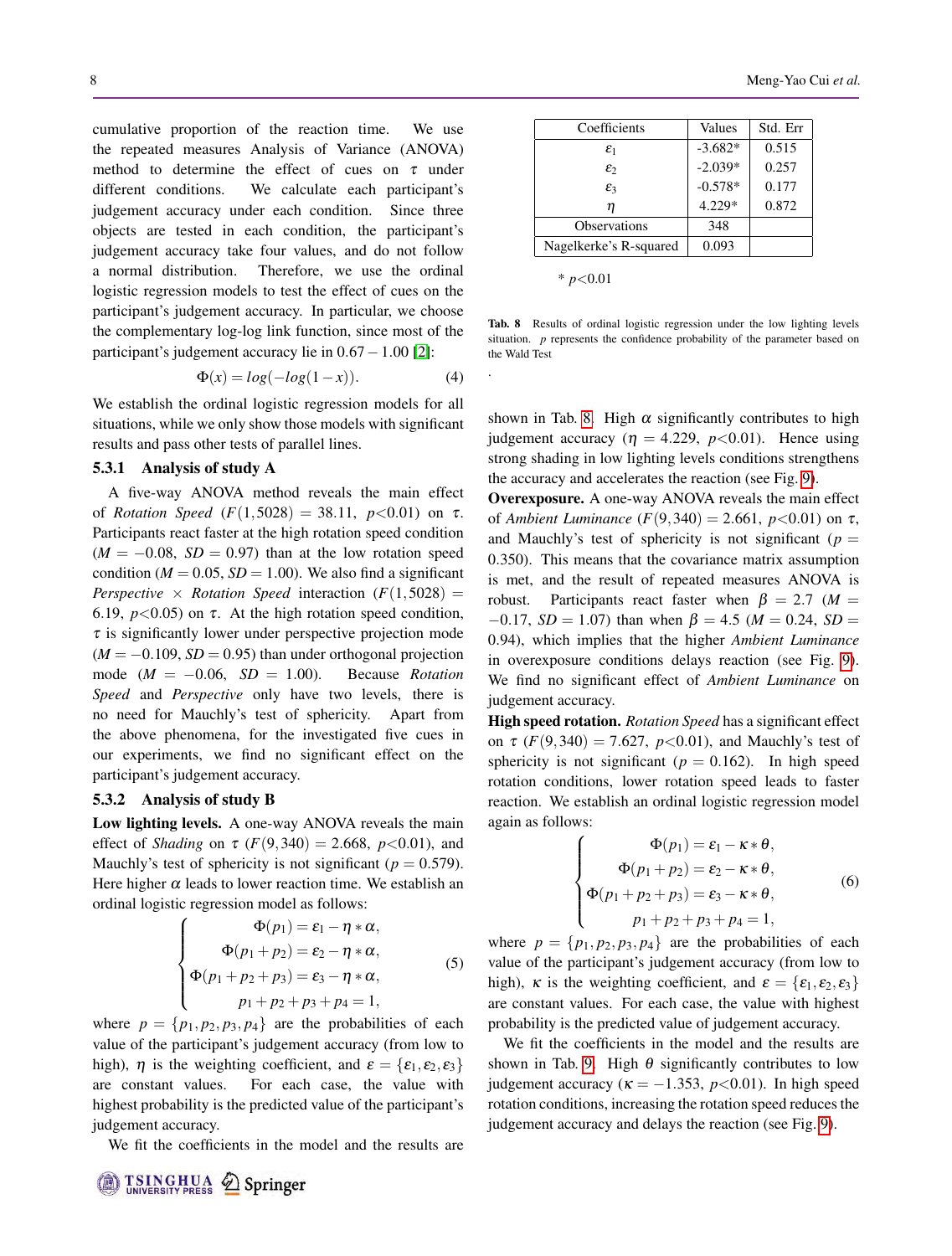<span id="page-8-0"></span>

Fig. 7 Examples of 2D images under each individual low lighting levels condition.

<span id="page-8-1"></span>

Fig. 8 Examples of 2D images under each individual low lighting levels condition.

<span id="page-8-2"></span>

| Coefficients           | Values    | Std. Err |
|------------------------|-----------|----------|
| $\varepsilon_1$        | $-5.191*$ | 0.581    |
| $\varepsilon$          | $-4.266*$ | 0.432    |
| $\varepsilon$ 3        | $-2.480*$ | 0.320    |
| ĸ                      | $-1.353*$ | 0.499    |
| <b>Observations</b>    | 346       |          |
| Nagelkerke's R-squared | 0.030     |          |

\* *p*<0.01

.

Tab. 9 Results of ordinal logistic regression under the high speed situation. *p* represents the confidence probability of the parameter based on the Wald Test

# 6 Joint Objective and Subjective Analysis

Based on the objective computational modeling and subjective perceptual evaluations, we perform a joint analysis on the 3D perception of rotated objects.

Shading. For both objective and subjective evaluations, shading has a significant effect on the depth perception. In the objective evaluation, shading and reconstruction quality are correlated by a quadratic function. As shading increases, the reconstruction quality first improves then declines. This coincides with subjective evaluation as in low lighting levels conditions, higher shading improves the judgement accuracy and accelerates the observer's reaction.

Ambient luminance. The depth cue from ambient luminance is also effective in both objective and subjective evaluations. In objective evaluation, the interaction of shading and ambient luminance is significant. High *Shading* × *Ambient Luminance* levels contribute to low reconstruction qualities. In the subjective evaluation, high ambient luminances in overexposure cases can increase observers' reaction time.

Rotation speed. The rotation speed plays an important

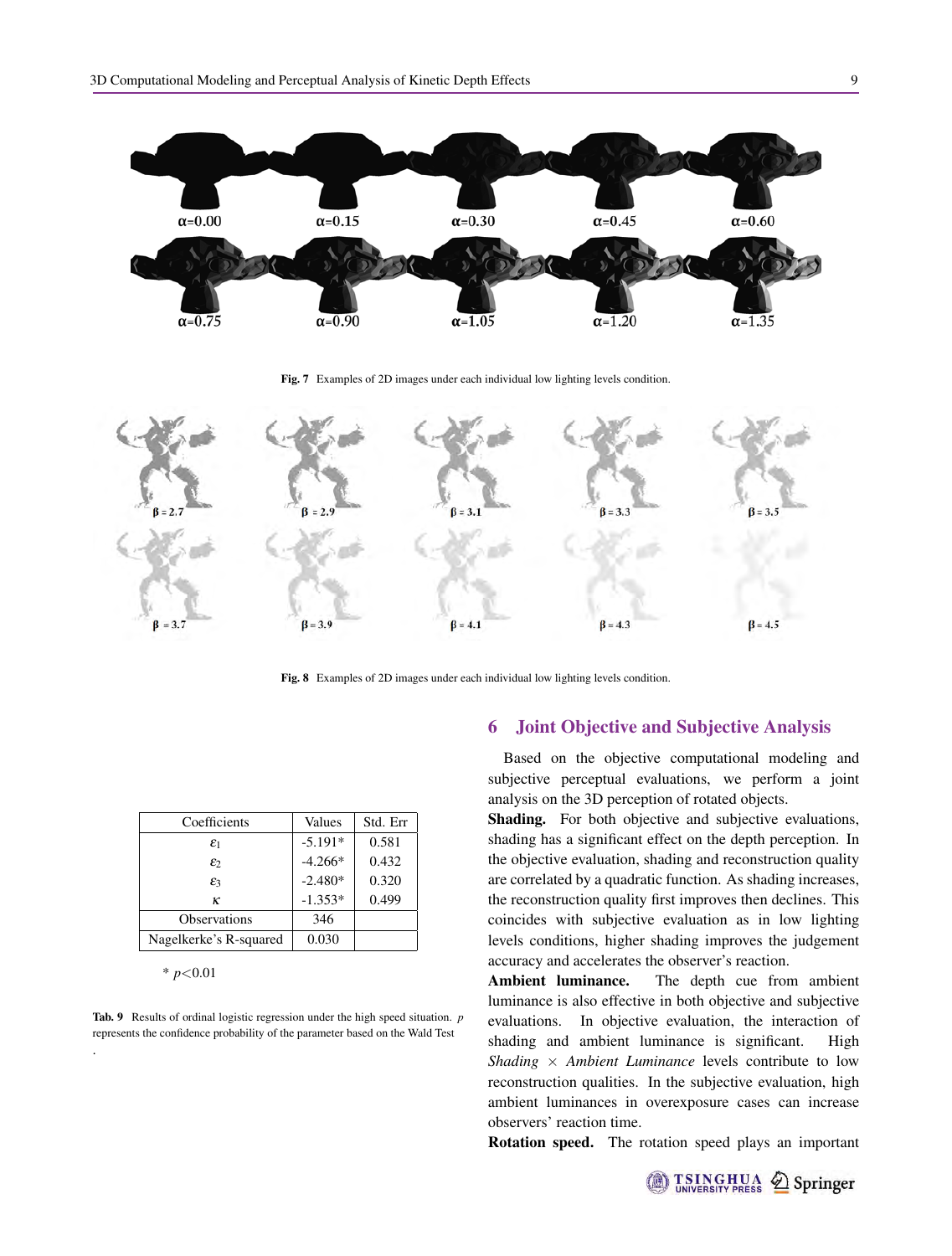<span id="page-9-0"></span>

Fig. 9 Mean values of  $\tau$  under *n*th level of shading, ambient luminance and speed. The marked points present significant differences under pairwise comparison.

role in both objective and subjective evaluations. In the objective evaluation, increasing the rotation speed decreases the reconstruction quality, which coincides with the result of subjective evaluation as in high speed conditions, higher rotation speed decreases the judgement accuracy.

However, in the subjective evaluation, increasing the rotation speed accelerates users' reaction time. A possible reason is that participants receive more information with higher rotation speeds within the same time interval, which stimulates the participants to make decision faster. For our experiments under general situations, this acceleration is stronger than the delay caused by uncertainty.

Perspective. In the subjective evaluation, *Perspective* × *Rotation Speed* interaction is significant. Compared with orthogonal projection, participants react faster under perspective projection conditions.

Color difference. We have not found significant effects caused by color difference between objects and background in either objective evaluation or subjective evaluation model. As future work, we will test more color combinations to further explore possible effects by color differences.

#### 7 Discussion

We analyze the effect of different depth cues on 3D perception of rotated 3D objects, which broadens the scope of previous studies. We also design an objective evaluation and a subjective evaluation to make a thorough analysis.

However, there are also some flaws in our design. In our objective evaluation, when the depth cues in images were extremely weaken, 3D reconstruction based on structurefrom-motion would be unstable caused by unexpected feature matching. This common challenge limits the space of our analysis model (R-squared = 10.3%). Moreover, the subjective evaluation only uses the judgement of the direction of rotated objects as the response. In the future,

we could use more 3D information as response. In our experiments, the reconstruction quality is closely related to the kind of 3D objects. This specific type of influence on shape perception could also be further analysed.

The analysis of the effect of depth cues guides us to get good reconstruction results for both humans and computers, such as rendering under certain lighting. The objective evaluation also reveals the limitations of existing algorithms. On the other hand, when combining with recent deep learning-based techniques, such as CNN-SLAM [\[35\]](#page-10-36) and deep stereo matching [\[20\]](#page-10-37), our solution could further benefit once there are more accurate depth prediction and 3D reconstruction in various challenging environments.

#### 8 Conclusion and Future Work

We have proposed two approaches to measure the quality of depth perception of Kinetic Depth Effects, , where we made a detailed analysis of how visual cues affect depth perception. Firstly, we generated a dataset of images from rotating objects considering five depth cues: ambient luminance, shading, rotation speed, and the color difference between objects and background. In the objective evaluation, we applied 3D reconstruction and measured reconstruction quality between reconstructed and original objects. In the subjective evaluation, we invited participants to judge the rotating direction of 3D objects by showing the projected 2D images. We inferred the perception quality by their reaction time and accuracy. In our study, we found both strong and dim shadings significantly undermine the perception of depth in our experiments. High ambient illumination  $\times$  shading level, rotation speed, and orthogonal projection can also reduce the depth perception quality. It is also interesting that the color difference does not have significant effect on the depth perception in our experiments. In the future, we will take more depth cues into consideration and develop a more precise quantitative model for more complex situations. Taking our new observations to guide other 3D computational modeling would also be an interesting avenue of future work. We hope our study will inspire more inter-discipline research on robust 3D reconstruction and human visual perception.

#### Acknowledgements

This work was supported by Tianjin NSF (18JCYBJC41300 and 18ZXZNGX00110), NSFC (61972216), and the Open Project Program of State Key Laboratory of Virtual Reality Technology and Systems, Beihang University (VRLAB2019B04). Shao-Ping Lu is the corresponding author of the paper.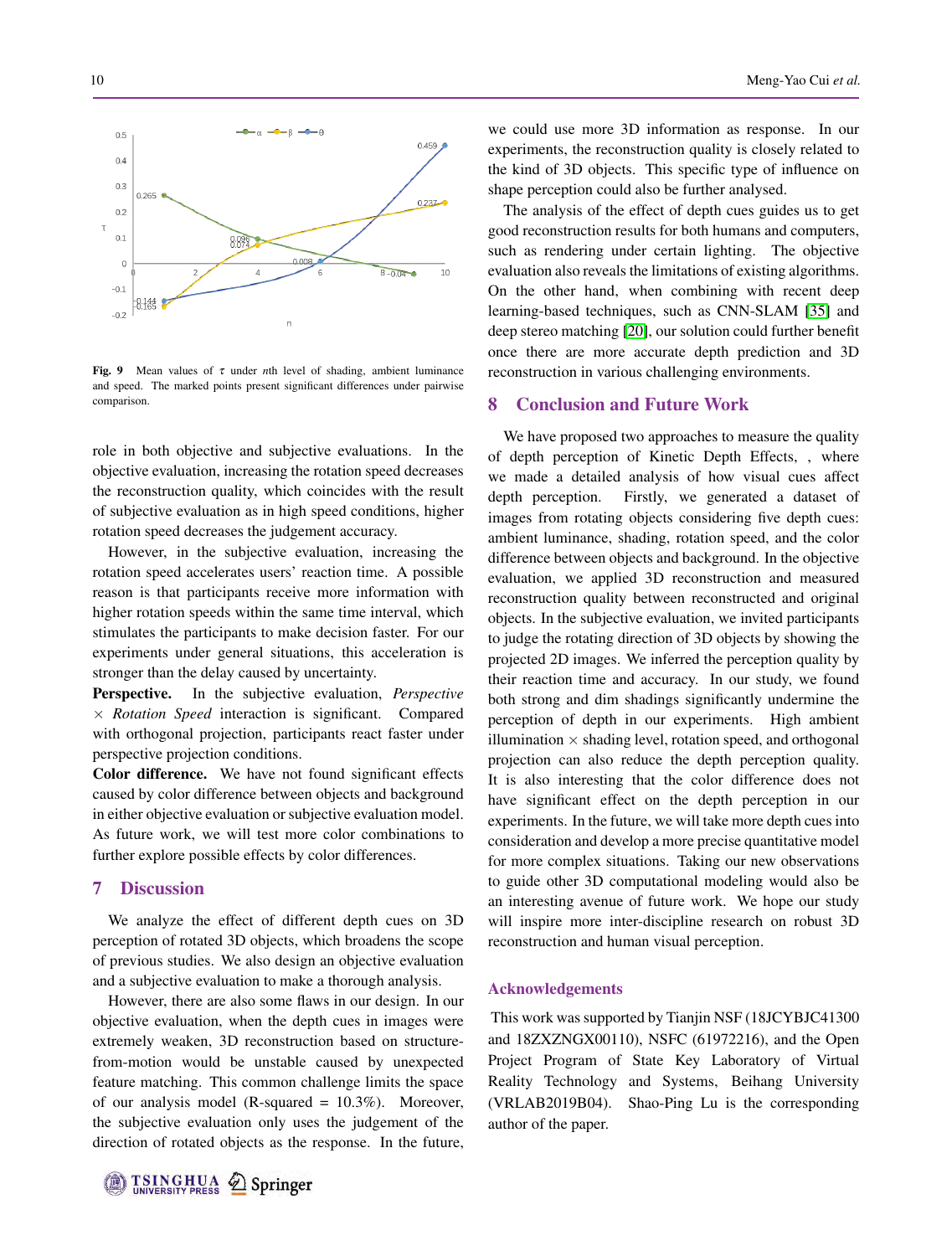Open Access This article is distributed under the terms of the Creative Commons Attribution License which permits any use, distribution, and reproduction in any medium, provided the original author(s) and the source are credited.

#### References

- <span id="page-10-31"></span>[1] <https://gitee.com/xiaoyangyang2013/openMVS>.
- <span id="page-10-35"></span>[2] *Logistic Regression Models Using Cumulative Logits*, chapter 3, pages 44–87. John Wiley & Sons, Ltd, 2012.
- <span id="page-10-2"></span>[3] M. Bach. Pulfrich effect. [https://pulfrich.siu.edu/](https://pulfrich.siu.edu/Pulfrich_Pages/lit_pulf/1922_Pulfrich.htm) [Pulfrich\\_Pages/lit\\_pulf/1922\\_Pulfrich.htm](https://pulfrich.siu.edu/Pulfrich_Pages/lit_pulf/1922_Pulfrich.htm).
- <span id="page-10-34"></span>[4] P. J. Besl and N. D. McKay. A method for registration of 3-D shapes. *IEEE Trans. Pattern Anal. Mach. Intell.*, 14(2):239– 256, 1992.
- <span id="page-10-6"></span>[5] M. L. Braunstein. Perceived direction of rotation of simulated three-dimensional patterns. *Perception & Psychophysics*, 21(6):553–557, 1977.
- <span id="page-10-12"></span>[6] B. Ceulemans, S.-P. Lu, G. Lafruit, and A. Munteanu. Robust multiview synthesis for wide-baseline camera arrays. *IEEE Trans. Multimedia*, 20(9):2235–2248, 2018.
- <span id="page-10-13"></span>[7] B. Ceulemans, S.-P. Lu, G. Lafruit, P. Schelkens, and A. Munteanu. Efficient mrf-based disocclusion inpainting in multiview video. In *Proc. ICME*, pages 1–6, 2016.
- <span id="page-10-29"></span>[8] K. Chen, Y.-K. Lai, and S.-M. Hu. 3D indoor scene modeling from RGB-D data: a survey. *Computational Visual Media*, 1(4):45–58, 2015.
- <span id="page-10-25"></span>[9] M.-T. Chi, T.-Y. Lee, Y. Qu, and T.-T. Wong. Self-animating images: illusory motion using repeated asymmetric patterns. *ACM Trans. Graph.*, 27:62:1–8, 2008.
- <span id="page-10-19"></span>[10] H.-K. Chu, W.-H. Hsu, N. J. Mitra, D. Cohen-Or, T.-T. Wong, and T.-Y. Lee. Camouflage images. *ACM Trans. Graph.*, 29(4):51:1–51:8, 2010.
- <span id="page-10-21"></span>[11] B. A. Dosher, M. S. Landy, and G. Sperling. Ratings of kinetic depth in multidot displays. *Journal of Experimental Psychology Human Perception & Performance*, 15(4):816, 1989.
- <span id="page-10-27"></span>[12] G. Elber. Modeling (seemingly) impossible models. *Computers & Graphics*, 35(3):632–638, 2011.
- <span id="page-10-3"></span>[13] A. G J. Dynamic occlusion in the perception of rotation in depth. *Perception & psychophysics*, 4(34), 1983.
- <span id="page-10-11"></span>[14] J. J. Gibsen. *The ecological approach to visual perception*. 1988.
- <span id="page-10-5"></span>[15] Green, B. F., and Jr. Figure coherence in the kinetic depth effect. *Journal of Experimental Psychology*, 62(3):272–282, 1961.
- <span id="page-10-17"></span>[16] C. R. C. Guibal and B. Dresp. Interaction of color and geometric cues in depth perception: When does red mean near? *Psychol Res*, 69(1-2):30–40, 2004.
- <span id="page-10-9"></span>[17] I. P. Howard, S. S. BergstrM, and . Ohmi, M. Shape from shading in different frames of reference. *Perception*, 19(4):523, 1990.
- <span id="page-10-16"></span>[18] H. Isono and M. Yasuda. Stereoscopic depth perception of isoluminant color randomdot stereograms. *Systems & Computers in Japan*, 19(9):32–40, 2010.
- <span id="page-10-4"></span>[19] P. J T. The effects of spatial and temporal factors on the perception of stroboscopic rotation simulations. *Perception*, 3(9), 1980.
- <span id="page-10-37"></span>[20] A. Kar, C. Hne, and J. Malik. Learning a multi-view stereo machine, 2017.
- <span id="page-10-0"></span>[21] N. Kayahara. Spinning dancer. [https://en.wikipedia.](https://en.wikipedia.org/wiki/Spinning_Dancer) [org/wiki/Spinning\\_Dancer](https://en.wikipedia.org/wiki/Spinning_Dancer).
- <span id="page-10-28"></span>[22] C.-F. W. Lai, S.-K. Yeung, X. Yan, C.-W. Fu, and C.-K. Tang. 3D navigation on impossible figures via dynamically reconfigurable maze. *IEEE Trans. Vis. Comput. Graph.*, 22(10):2275–2288, 2016.
- <span id="page-10-23"></span>[23] Y.-K. Lai, S.-M. Hu, and R. R. Martin. Surface mosaics. *The Visual Computer*, 22(9):604–611, 2006.
- <span id="page-10-14"></span>[24] S.-P. Lu, B. Ceulemans, A. Munteanu, and P. Schelkens. Spatio-temporally consistent color and structure optimization for multiview video color correction. *IEEE Trans. Multimedia*, 17(5):577–590, 2015.
- <span id="page-10-15"></span>[25] S.-P. Lu, G. Dauphin, G. Lafruit, and A. Munteanu. Color retargeting: Interactive time-varying color image composition from time-lapse sequences. *Computational Visual Media*, 1(4):321–330, 2015.
- <span id="page-10-10"></span>[26] B. M L. The use of occlusion to resolve ambiguity in parallel projections. *Perception & psychophysics*, 3(31), 1982.
- <span id="page-10-24"></span>[27] L.-Q. Ma, K. Xu, T.-T. Wong, B.-Y. Jiang, and S.-M. Hu. Change blindness images. *IEEE Trans. Vis. Comput. Graph.*, 19(11):1808–1819, 2013.
- <span id="page-10-22"></span>[28] N. J. Mitra, H.-K. Chu, T.-Y. Lee, L. Wolf, H. Yeshurun, and D. Cohen-Or. Emerging images. *ACM Trans. Graph.*, 28(5):163:1–8, 2009.
- <span id="page-10-32"></span>[29] P. Moulon, P. Monasse, R. Marlet, and Others. Openmyg. an open multiple view geometry library. [https://github.](https://github.com/openMVG/openMVG) [com/openMVG/openMVG](https://github.com/openMVG/openMVG).
- <span id="page-10-1"></span>[30] H. Pashler and S. Yantis. Stevens' handbook of experimental psychology, volume 1, sensation and perception, 3rd edition. 2002.
- <span id="page-10-7"></span>[31] M. Pierre, M. Pascal, and M. Renaud. Global fusion of relative motions for robust, accurate and scalable structure from motion. In *Proc. ICCV*, pages 1–8, 2013.
- <span id="page-10-18"></span>[32] A. P. Pisanpeeti and E. Dinet. Transparent objects: Influence of shape and color on depth perception. In *Proc. ICASSP*, pages 1867–1871, 2017.
- <span id="page-10-33"></span>[33] R. B. Rusu, N. Blodow, and M. Beetz. Fast point feature histograms (FPFH) for 3D registration. In *Proc. ICRA*, pages 3212–3217, 2009.
- <span id="page-10-30"></span>[34] G. K. L. Tam, Z.-Q. Cheng, Y.-K. Lai, F. C. Langbein, Y. Liu, A. D. Marshall, R. R. Martin, X. Sun, and P. L. Rosin. Registration of 3D point clouds and meshes: A survey from rigid to nonrigid. *IEEE Trans. Vis. Comput. Graph.*, 19(7):1199–1217, 2013.
- <span id="page-10-36"></span>[35] K. Tateno, F. Tombari, I. Laina, and N. Navab. Cnnslam: Real-time dense monocular slam with learned depth prediction, 2017.
- <span id="page-10-8"></span>[36] J. T. Todd and E. Mingolla. Perception of surface curvature and direction of illumination from patterns of shading. *Journal of Experimental Psychology Human Perception & Performance*, 9(4):583–595, 1983.
- <span id="page-10-26"></span>[37] J. Tong, L. Liu, J. Zhou, and Z. Pan. Mona lisa alive - create self-moving objects using hollow-face illusion. *The Visual Computer*, 29(6-8):535–544, 2013.
- <span id="page-10-20"></span>[38] Q. Tong, S.-H. Zhang, S.-M. Hu, and R. R. Martin. Hidden images. In *Proc. NPAR*, pages 27–34, 2011.